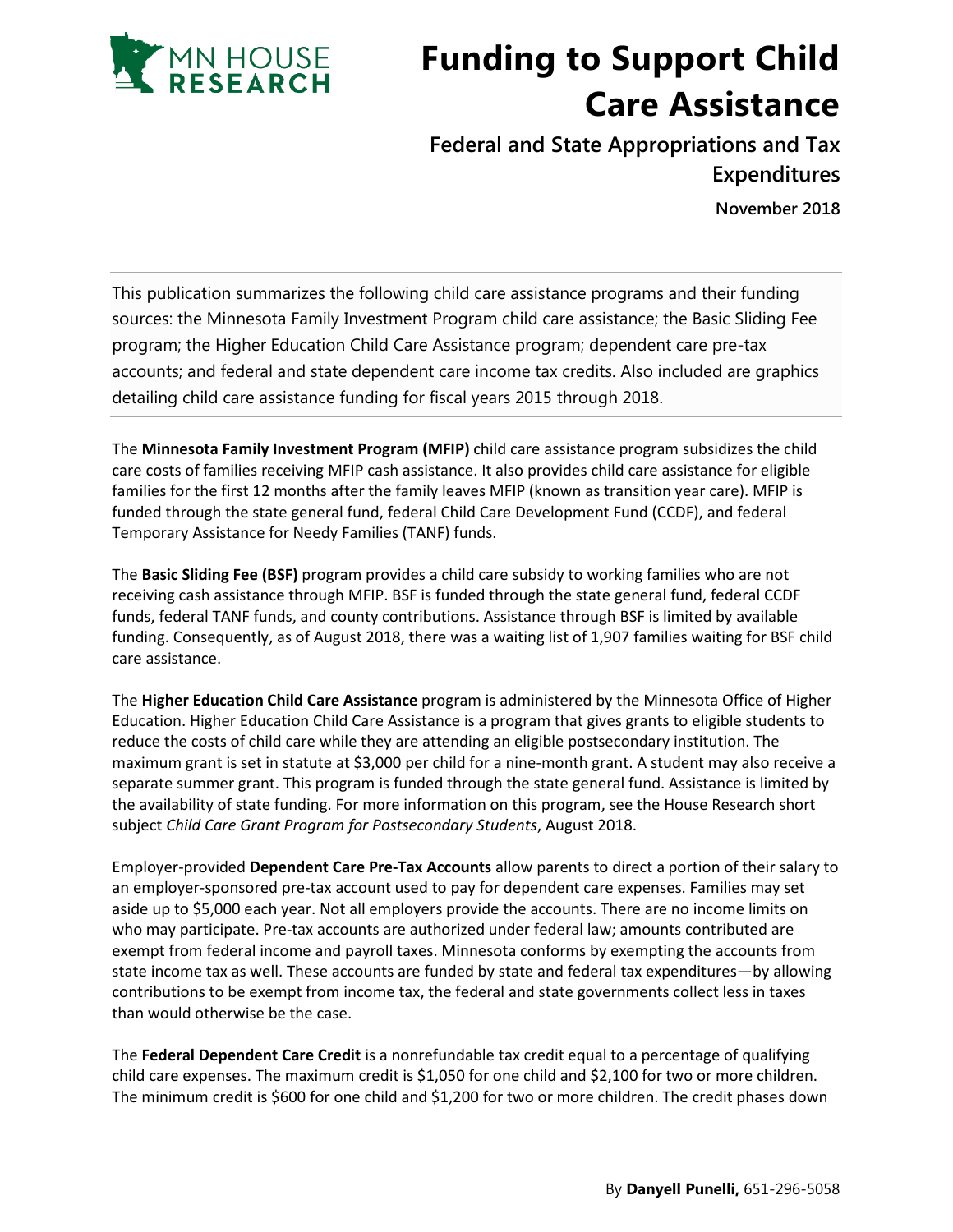for families with incomes over \$15,000, but all families regardless of income are eligible for the minimum credit.

The **Minnesota Dependent Care Credit** is a refundable tax credit linked to the federal dependent care credit. Families who paid dependent care expenses for one child may claim the credit if their income was under about \$64,000 in tax year 2019. Families who paid dependent care expenses for two or more children may claim the credit if their income was below about \$76,000. The income thresholds increase each year with inflation. The maximum credit is tied to the maximum federal Dependent Care Credit. The Minnesota dependent care credit is funded by state tax expenditures and an open appropriation for amounts paid as refunds in excess of liability. For more information on both the federal and state credits, see the House Research information brief *The Minnesota and Federal Dependent Care Tax Credits*, November 2018.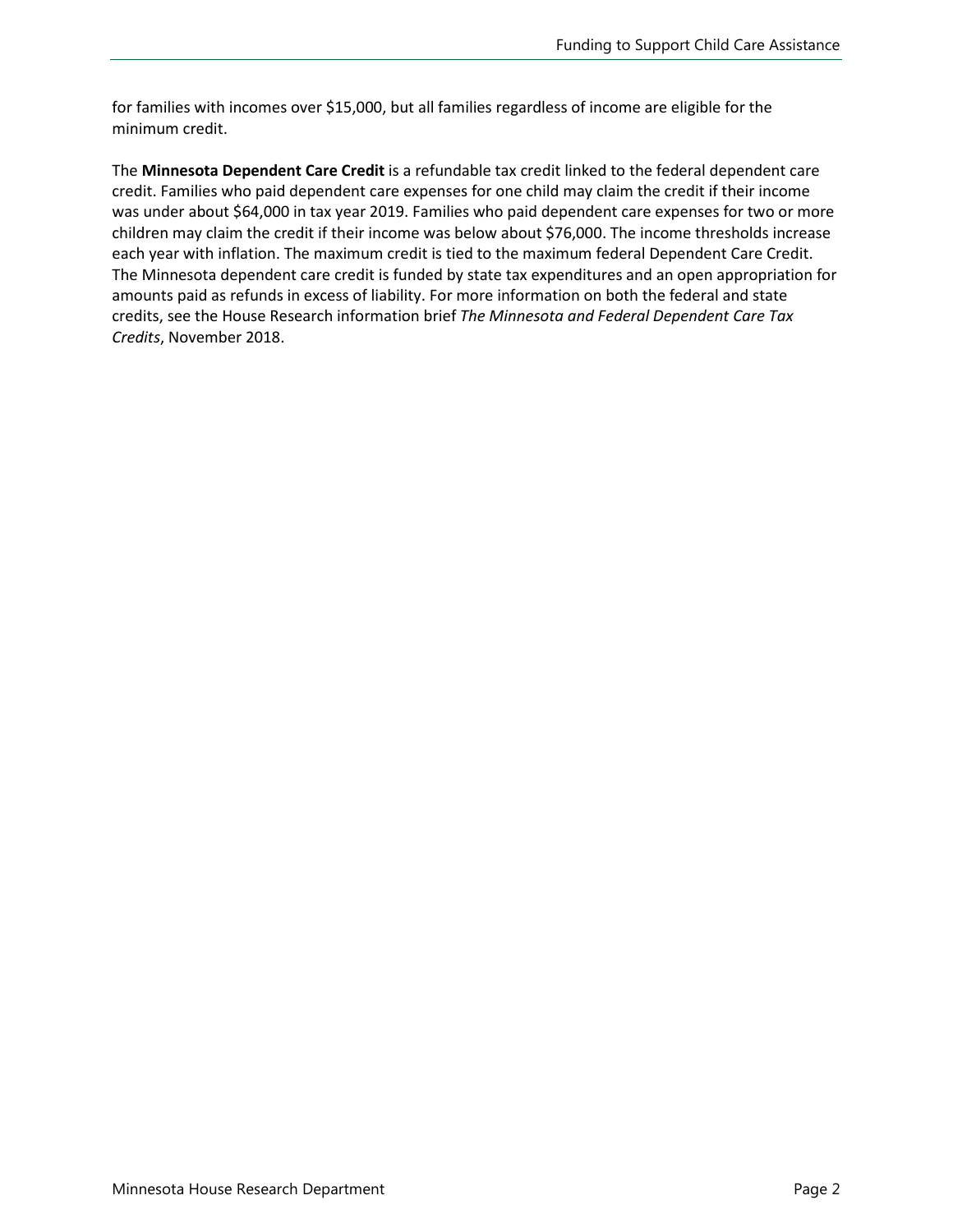## **Funding to Support Child Care Assistance**

## **Federal and State Appropriations and Tax Expenditures**

| <b>Child Care Program</b>                                                                                                                                                                                                                                                                                                                                                                                                                                                                                                                                                                                                            | Minn. Stat.<br>Citation | Source of<br><b>Funds</b>                                  | <b>FY15</b>                           | <b>FY16</b>                           | <b>FY17</b>                           | <b>FY18</b>                           | <b>Type of Expenditure</b>                                        |
|--------------------------------------------------------------------------------------------------------------------------------------------------------------------------------------------------------------------------------------------------------------------------------------------------------------------------------------------------------------------------------------------------------------------------------------------------------------------------------------------------------------------------------------------------------------------------------------------------------------------------------------|-------------------------|------------------------------------------------------------|---------------------------------------|---------------------------------------|---------------------------------------|---------------------------------------|-------------------------------------------------------------------|
| <b>MFIP Child Care Assistance</b>                                                                                                                                                                                                                                                                                                                                                                                                                                                                                                                                                                                                    | 119B.05                 | <b>MFIP Federal</b><br><b>MFIP State</b>                   | \$48,435,660<br>86,856,646            | \$68,735,683<br>74,720,235            | \$62,971,769<br>90,498,683            | \$74,758,537<br>88,855,025            | Federal CCDF and TANF<br>State general fund                       |
| Basic Sliding Fee Child Care Assistance                                                                                                                                                                                                                                                                                                                                                                                                                                                                                                                                                                                              | 119B.03                 | <b>BSF Federal</b><br><b>BSF State</b><br><b>BSF Local</b> | 57,060,075<br>40,331,077<br>2,941,235 | 44,784,410<br>46,573,421<br>2,941,235 | 42,222,883<br>49,511,845<br>2,941,235 | 71,232,071<br>42,509,779<br>2,941,235 | Federal CCDF and TANF<br>State general fund<br>Local property tax |
| <b>Higher Education Child Care Assistance</b>                                                                                                                                                                                                                                                                                                                                                                                                                                                                                                                                                                                        | 136A.125                | Higher Ed. State                                           | 6,684,000                             | 6,684,000                             | 6,684,000                             | 6,694,000                             | State general fund                                                |
| <b>Employer-Provided Dependent Care</b><br><b>Pre-Tax Accounts</b>                                                                                                                                                                                                                                                                                                                                                                                                                                                                                                                                                                   | 290.01,<br>subd. 19b    | <b>Employer State</b><br><b>Employer Federal</b>           | 13,400,000<br>17,900,000              | 10,800,000<br>17,500,000              | 10,800,000<br>18,300,000              | 7,500,000<br>19,000,000               | State tax expenditure<br>Federal tax expenditure                  |
| Child and Dependent Care Credit                                                                                                                                                                                                                                                                                                                                                                                                                                                                                                                                                                                                      | 290.067                 | Dependent Care<br>Federal                                  | 72,833,000                            | 76,082,000                            | 78,060,000                            | Not<br>Available                      | Federal tax expenditure                                           |
|                                                                                                                                                                                                                                                                                                                                                                                                                                                                                                                                                                                                                                      |                         | Dependent Care<br>State                                    | 15,478,000                            | 12,774,000                            | 13,101,000                            | 27,899,000                            | State tax expenditure                                             |
|                                                                                                                                                                                                                                                                                                                                                                                                                                                                                                                                                                                                                                      |                         | <b>Total State</b><br><b>General Fund</b>                  | 133,871,723                           | 127,977,656                           | 146,694,528                           | 138,058,804                           |                                                                   |
|                                                                                                                                                                                                                                                                                                                                                                                                                                                                                                                                                                                                                                      |                         | <b>Total State Tax</b><br>Expenditures                     | 28,878,000                            | 23,574,000                            | 23,901,000                            | 35,399,000                            |                                                                   |
|                                                                                                                                                                                                                                                                                                                                                                                                                                                                                                                                                                                                                                      |                         | <b>Total Federal</b><br>Allocations                        | 105,495,735                           | 113,520,093                           | 105,194,652                           | 145,990,608                           |                                                                   |
|                                                                                                                                                                                                                                                                                                                                                                                                                                                                                                                                                                                                                                      |                         | <b>Total Federal Tax</b><br>Expenditures                   | 90,733,000                            | 93,582,000                            | 96,360,000                            | <b>Not</b><br>Available               |                                                                   |
|                                                                                                                                                                                                                                                                                                                                                                                                                                                                                                                                                                                                                                      |                         | <b>FY Total</b>                                            | 358,978,458                           | 358,653,749                           | 372,150,180                           | Not<br>Available                      |                                                                   |
| NOTE:<br>Expenditures for child care development and referrals are not included.<br>School-age child care is an eligible use of child care assistance but does not receive a separate general fund appropriation.<br>The employer-provided pre-tax account and state child and dependent care credit numbers are estimates from the Department of Revenue.<br>State department care credit amounts for FY 2017 and FY 2018 are estimated using the House Income Tax Simulation Model (HITS). The increase in credit expenditures in FY 2018<br>is due to a legislative expansion of the credit that was effective for tax year 2018. |                         |                                                            |                                       |                                       |                                       |                                       |                                                                   |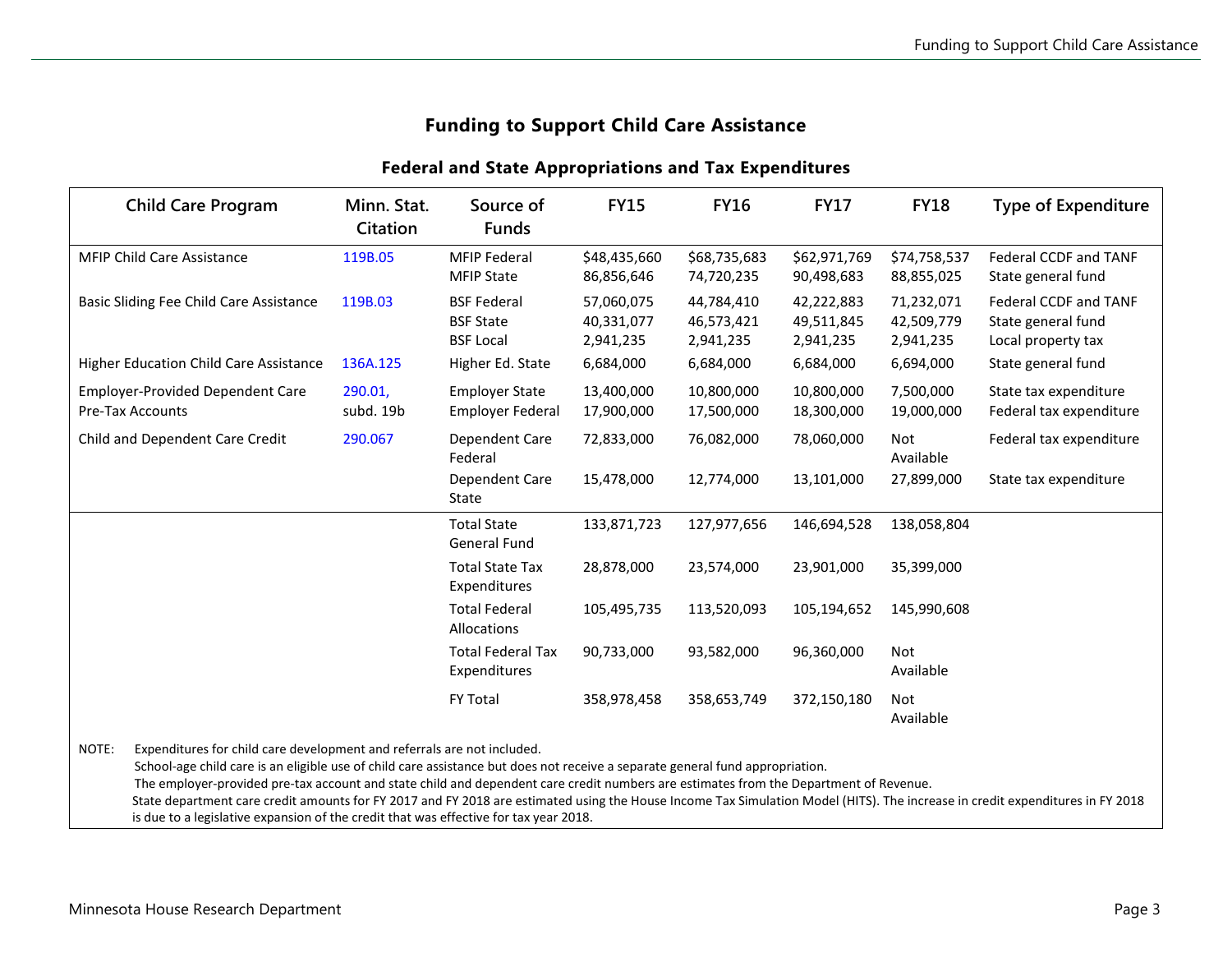

**Child Care Assistance Funding FY 2015**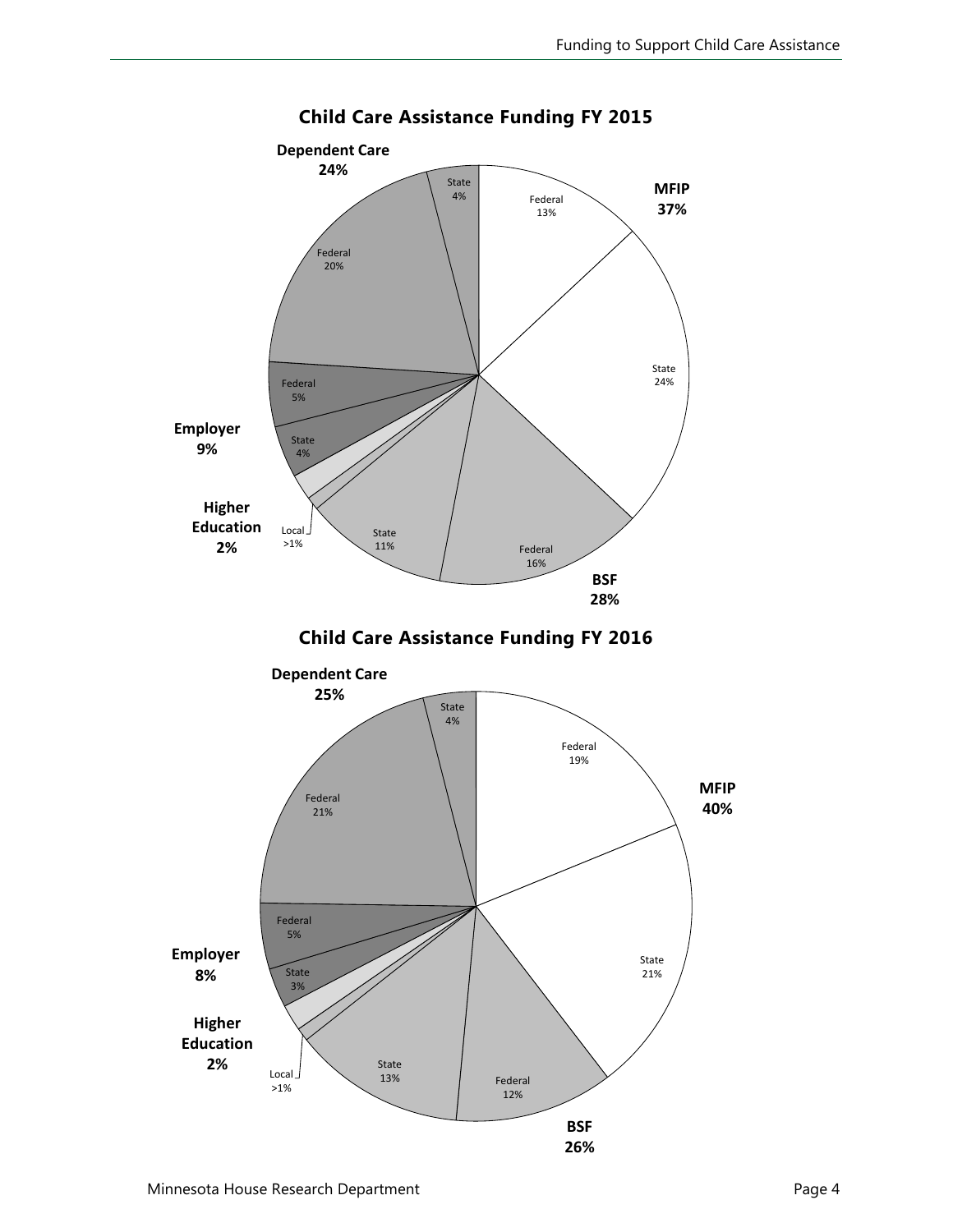

**Child Care Assistance Funding FY 2017**